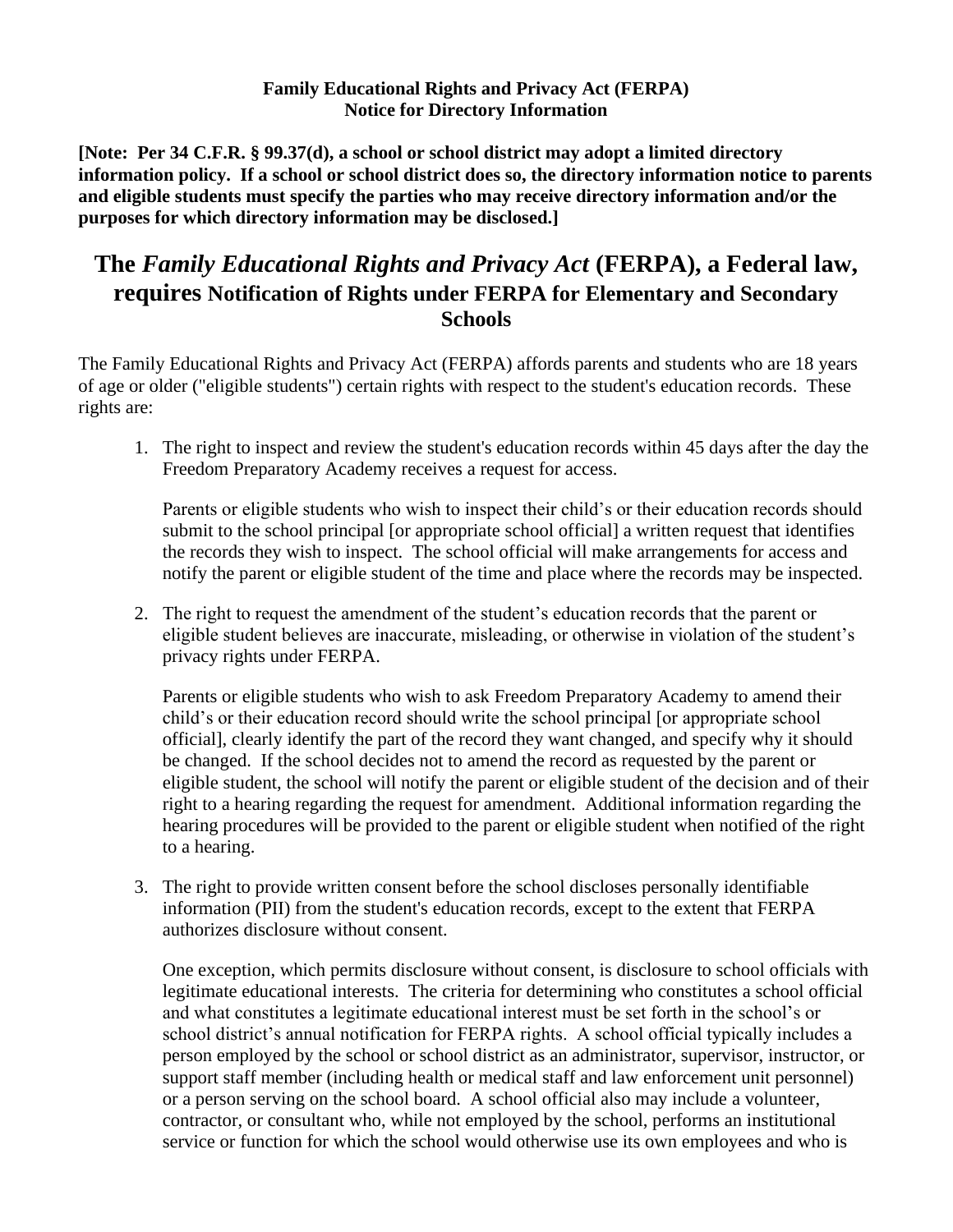under the direct control of the school with respect to the use and maintenance of PII from education records, such as an attorney, auditor, medical consultant, or therapist; a parent or student volunteering to serve on an official committee, such as a disciplinary or grievance committee; or a parent, student, or other volunteer assisting another school official in performing his or her tasks. A school official typically has a legitimate educational interest if the official needs to review an education record in order to fulfill his or her professional responsibility.

[Optional] Upon request, the school discloses education records without consent to officials of another school or school district in which a student seeks or intends to enroll, or is already enrolled if the disclosure is for purposes of the student's enrollment or transfer. [NOTE: FERPA requires a school or school district to make a reasonable attempt to notify the parent or student of the records request unless it states in its annual notification that it intends to forward records on request or the disclosure is initiated by the parent or eligible student.]

4. The right to file a complaint with the U.S. Department of Education concerning alleged failures by the [School] to comply with the requirements of FERPA. The name and address of the Office that administers FERPA are:

> Family Policy Compliance Office U.S. Department of Education 400 Maryland Avenue, SW Washington, DC 20202

[NOTE: In addition, a school may want to include its directory information public notice, as required by § 99.37 of the regulations, with its annual notification of rights under FERPA.]

[Optional] See the list below of the disclosures that elementary and secondary schools may make without consent.

FERPA permits the disclosure of PII from students' education records, without consent of the parent or eligible student, if the disclosure meets certain conditions found in § 99.31 of the FERPA regulations. Except for disclosures to school officials, disclosures related to some judicial orders or lawfully issued subpoenas, disclosures of directory information, and disclosures to the parent or eligible student, § 99.32 of the FERPA regulations requires the school to record the disclosure. Parents and eligible students have a right to inspect and review the record of disclosures. A school may disclose PII from the education records of a student without obtaining prior written consent of the parents or the eligible student –

- To other school officials, including teachers, within the educational agency or institution whom the school has determined to have legitimate educational interests. This includes contractors, consultants, volunteers, or other parties to whom the school has outsourced institutional services or functions, provided that the conditions listed in §  $99.31(a)(1)(i)(B)(*I*)$ .  $(a)(1)(i)(B)(3)$  are met.  $(\S 99.31(a)(1))$
- To officials of another school, school system, or institution of postsecondary education where the student seeks or intends to enroll, or where the student is already enrolled if the disclosure is for purposes related to the student's enrollment or transfer, subject to the requirements of  $\S$ 99.34. (§ 99.31(a)(2))
- To authorized representatives of the U. S. Comptroller General, the U. S. Attorney General, the U.S. Secretary of Education, or State and local educational authorities, such as the State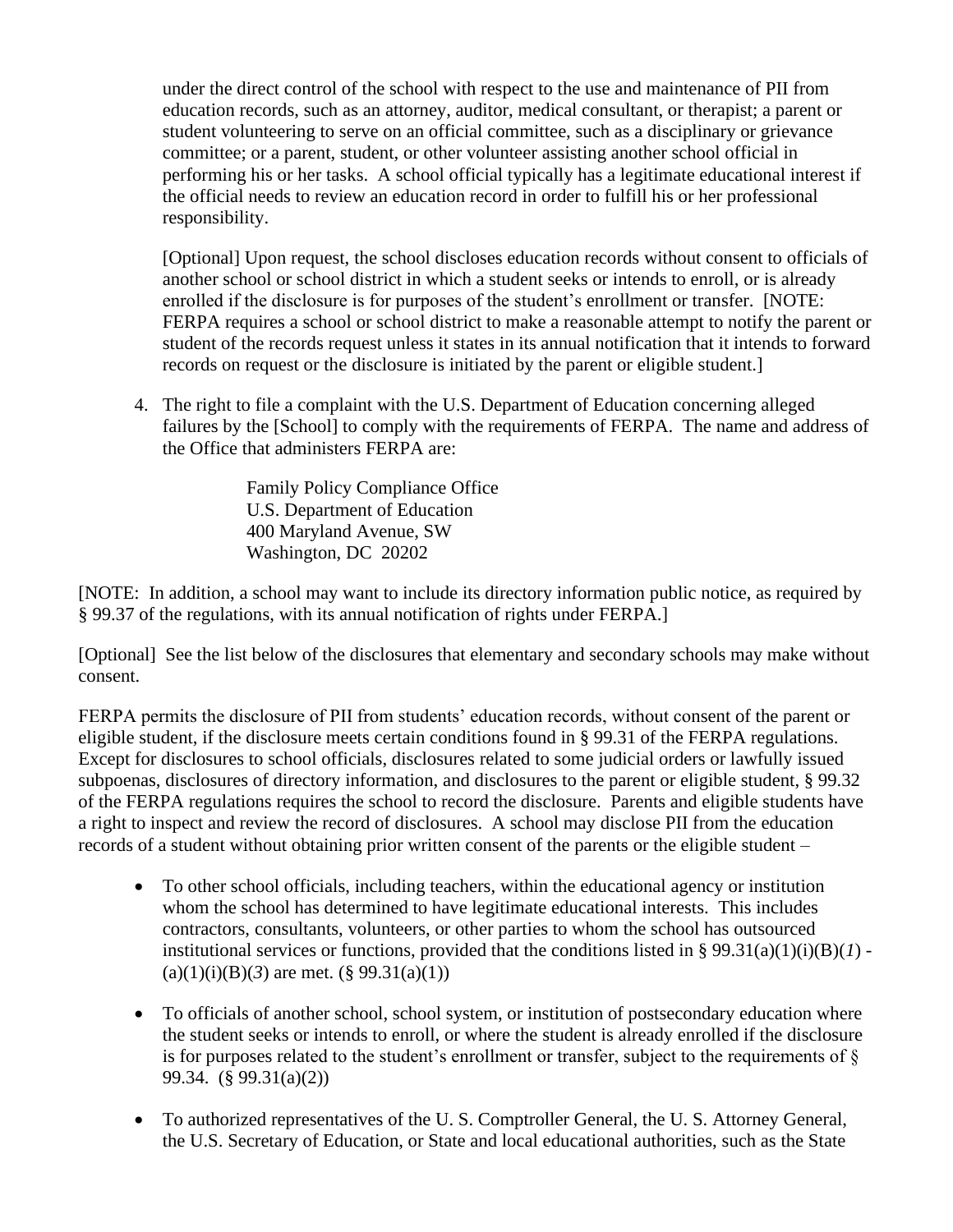educational agency (SEA) in the parent or eligible student's State. Disclosures under this provision may be made, subject to the requirements of § 99.35, in connection with an audit or evaluation of Federal- or State-supported education programs, or for the enforcement of or compliance with Federal legal requirements that relate to those programs. These entities may make further disclosures of PII to outside entities that are designated by them as their authorized representatives to conduct any audit, evaluation, or enforcement or compliance activity on their behalf, if applicable requirements are met. (§§ 99.31(a)(3) and 99.35)

- In connection with financial aid for which the student has applied or which the student has received, if the information is necessary for such purposes as to determine eligibility for the aid, determine the amount of the aid, determine the conditions of the aid, or enforce the terms and conditions of the aid.  $(\S 99.31(a)(4))$
- To State and local officials or authorities to whom information is specifically allowed to be reported or disclosed by a State statute that concerns the juvenile justice system and the system's ability to effectively serve, prior to adjudication, the student whose records were released, subject to  $\S 99.38$ .  $(\S 99.31(a)(5))$
- To organizations conducting studies for, or on behalf of, the school, in order to: (a) develop, validate, or administer predictive tests; (b) administer student aid programs; or (c) improve instruction, if applicable requirements are met.  $(\S 99.31(a)(6))$
- To accrediting organizations to carry out their accrediting functions.  $(\S 99.31(a)(7))$
- To parents of an eligible student if the student is a dependent for IRS tax purposes. (§ 99.31(a)(8))
- To comply with a judicial order or lawfully issued subpoena if applicable requirements are met. (§ 99.31(a)(9))
- To appropriate officials in connection with a health or safety emergency, subject to § 99.36. (§ 99.31(a)(10)
- Information the school has designated as "directory information" if applicable requirements under § 99.37 are met. (§ 99.31(a)(11))
- To an agency caseworker or other representative of a State or local child welfare agency or tribal organization who is authorized to access a student's case plan when such agency or organization is legally responsible, in accordance with State or tribal law, for the care and protection of the student in foster care placement.  $(20 \text{ U.S.C.} \S 1232g(b)(1)(L))$
- To the Secretary of Agriculture or authorized representatives of the Food and Nutrition Service for purposes of conducting program monitoring, evaluations, and performance measurements of programs authorized under the Richard B. Russell National School Lunch Act or the Child Nutrition Act of 1966, under certain conditions.  $(20 \text{ U.S.C.} \& 1232g(b)(1)(K))$

, with certain exceptions, obtain your written consent prior to the disclosure of personally identifiable information from your child's education records. However, **Freedom Preparatory Academy** may